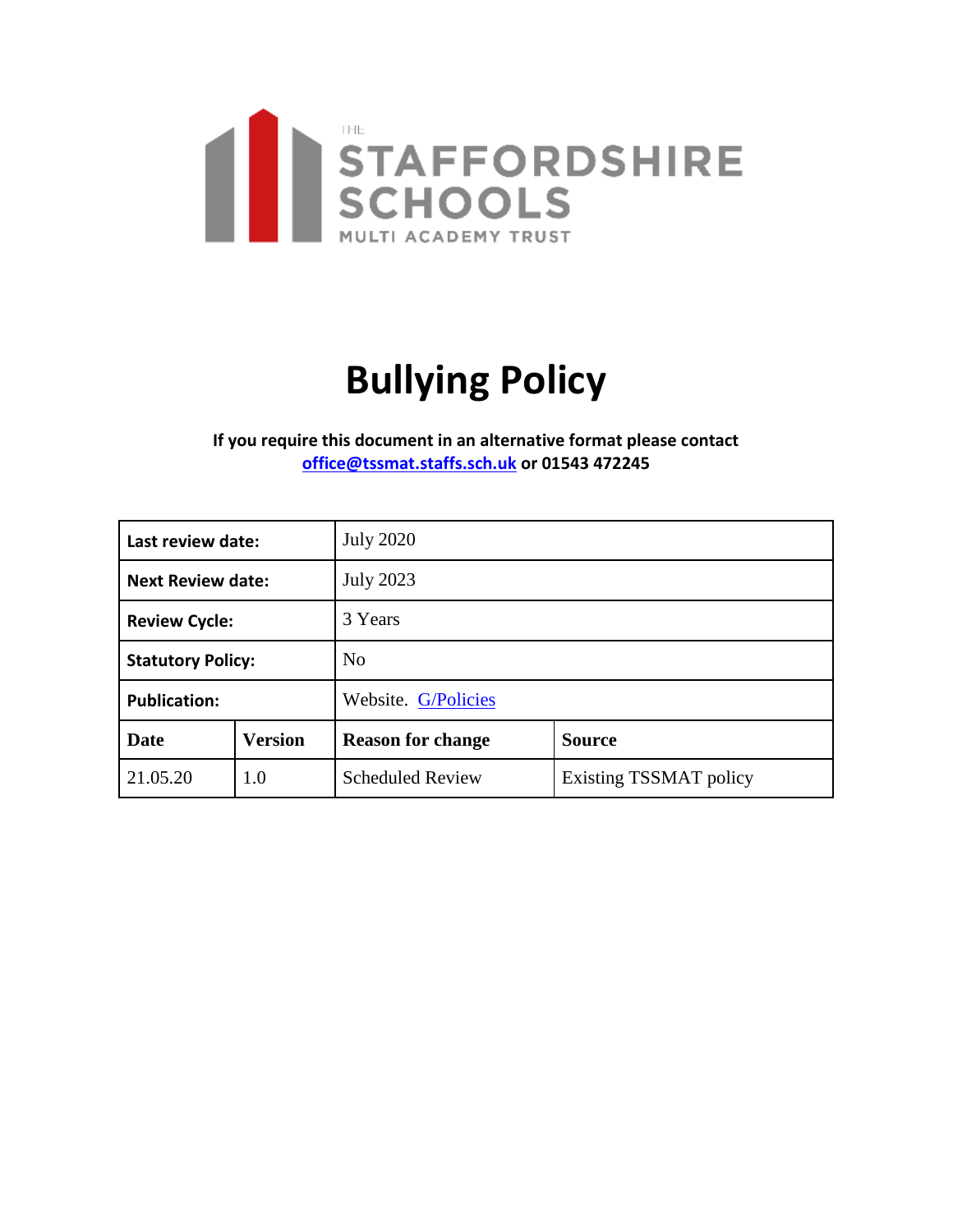### **Bullying Policy**

The Staffordshire Schools Multi Academy Trust provides a supportive, caring and safe environment in which all children are free from the fear of being bullied. Bullying of any form is not tolerated, whether carried out by a child or an adult.

Staff, children and parents or carers will be made aware of the Trust's position on bullying. Bullying behaviour is unacceptable in any form.

Any child who is a victim of bullying will be dealt with in a sympathetic manner. If bullying is suspected or reported, the incident will be dealt with immediately by the member of staff informed, and then discussed with the manager. An account of the incident will be recorded in an **Incident log**. All staff will be informed so that close monitoring of the victim and bully can begin. Parents of both parties will be informed.

The Staffordshire Schools Multi Academy Trust defines bullying as the repeated harassment of others through emotional, physical, psychological or verbal abuse.

•**Physical:** Pushing, scratching, spitting, kicking, hitting, biting, taking or damaging belongings, tripping up, punching or using any sort of violence against another person.

•**Psychological:** Behaviour likely to create a sense of fear or anxiety in another person.

•**Emotional:** Being deliberately unkind, shunning or excluding another person from a group or tormenting them. For example, making another person feel 'left out' of a game or activity, passing notes about others or making fun of another person.

•**Verbal:** Name-calling, put-downs, ridiculing or using words to attack, threaten or insult. For example, spreading rumours or making fun of another person's appearance.

Racial harassment can take any of the forms of bullying listed above but is motivated by the victim's colour, race, nationality, or ethnic or national origins. Incidents of racial harassment will be recorded as such on the **Incident log**. (See our **Equalities Policy and Racial Equality Policy** for more information on how we deal with and challenge discriminatory behaviour.)

#### **Preventing bullying behaviour**

Staff at The Staffordshire Schools Multi Academy Trust will foster an anti-bullying culture in the following ways:

• Encouraging caring and nurturing behaviour